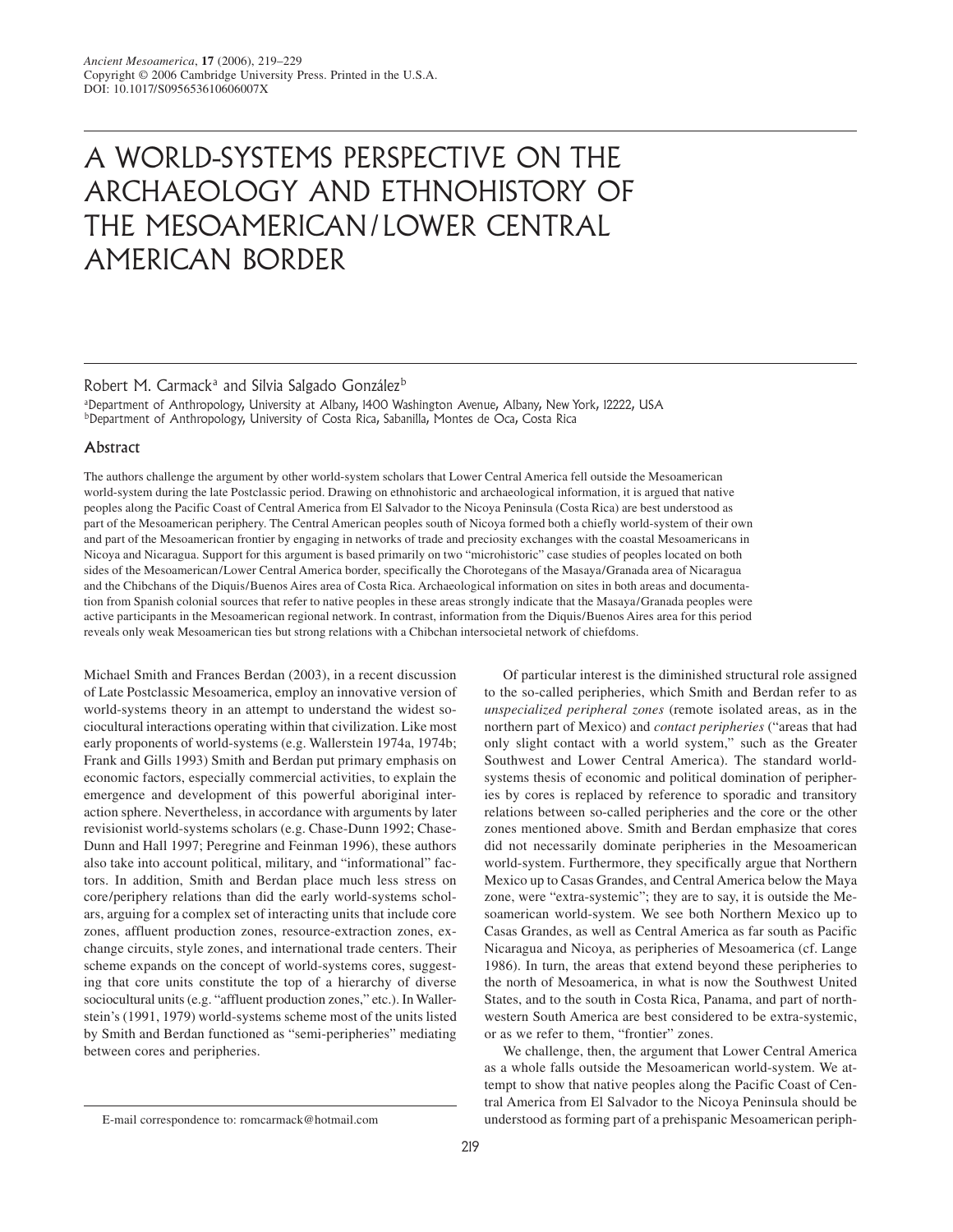ery, while the peoples on the Atlantic side and south of Nicoya form part of a Mesoamerican frontier. Frontier peoples, as we define them here, are "frontier" only relative to core or peripheral peoples of some other world-system; that is to say, they lack "systematic" relations with that world-system, and as a result their social and cultural formations are not fundamentally maintained through such relationships. Frontier zones should have no negative connotations, for they are occupied by peoples with their own culturally relevant institutions, cultural features, and interaction spheres. Thus, if the subject of study were to be on the interaction spheres of the Chibchan chiefdoms of lower Central America, it would be entirely consistent to refer to their northern Mesoamerican neighbors in Nicoya and Nicaragua as frontier peoples.

The native peoples located in the proposed Lower Central American frontier can be seen as having their own world-systems, made up of interacting chiefly polities (Carmack 1993). Nevertheless, relative to the Mesoamerican world-system, they constituted a known frontier zone. The mostly Chibchan-speaking peoples there engaged in intermittent trade and preciosity exchanges (in gold among other items) with Mesoamerican peoples located in the so-called Greater Nicoya area (Pacific coastal Nicaragua and the Nicoya Peninsula) (Vázquez 1994), but their sociocultural institutions and interaction spheres were not determined by such exchanges.

Although the world-systems perspective provides a broad framework for this essay, we are not primarily interested in testing the validity of world-systems theory. Indeed, we consider worldsystems "theory" to be a heuristic model rather than a theory per se. From a more empirical perspective, we want to examine archaeological and ethnohistoric evidence as it bears on the relations between the peoples of Lower Central America and Late Postclassic Mesoamerica. Regrettably, space does not permit us to summarize the archaeological and ethnohistoric evidence available on either the broader Mesoamerican periphery in Nicaragua and Nicoya nor the evidence on the Chibchan frontier in Costa Rica and Panama. Instead, we confine our study to documentary and artifact information from two "microhistorical" cases of peoples located on both sides of the Mesoamerican/Lower Central American border: the Chorotegans of the Masaya/Granada area in Nicaragua, and the Chibchans of the Buenos Aires/Diquis area in Costa Rica. For these archaeological and ethnohistoric accounts we draw heavily on our own investigations of these two specific areas of Central America (Salgado 1996, 1997, 2001; Salgado and Zambrana 1994; Salgado et al. 1998; Carmack 1991, 1993, 1994, 1998, 2002), as well as on the research of others (see the citations below).

# MICROHISTORY OF THE GRANADA/MASAYA AREA OF PACIFIC NICARAGUA

#### Archaeological Account

In the past decade regional surveys have covered a continuous area of about 500 km<sup>2</sup> (Salgado 1996; Salgado and Zambrana 1994; Salgado et al. 1998; Braswell et al. 2002) in the provinces of Granada and Masaya of Pacific Nicaragua (for the locations of these provinces and sites mentioned in this section, see Figure 1). The area falls within what has been called Greater Nicoya, encompassing Pacific Nicaragua and NW Costa Rica, considered initially as a subarea of Mesoamerica (Norweb 1964; Willey 1966).



Figure 1. Map of Mesoamerica's southern periphery with sites mentioned in the text.

The peoples of the area interacted with peoples of Mesoamerica from the Formative on, even though the nature, intensity, and direction of this interaction changed through time (for chronologies to all areas discussed in this article see Figure 2). The earliest pottery emerged in the second millennium before Christ, and it shows similarities with the Barra ceramics (1550–1400 b.c.) in coastal Chiapas (Snarskis 1981; Hoopes 1994), indicating at least a general level of interaction between the two areas. During the Tempisque period, Usulutan pottery from the highlands of El Salvador and Guatemala was imported to sites of Granada by members of an emerging social elite, but pottery was also manufactured in neighboring areas of northern Nicaragua (Lange et al. 2003).

Social complexity consolidated during the Bagaces period when the regional elites apparently controlled a long-distance exchange network by which goods were obtained mainly from the Comayagua Valley in Honduras and the site of Quelepa in El Salvador, including pottery from both areas as well as prismatic blades manufactured from Ixtepeque's obsidian at the latter site. Whereas pottery and other artifacts from Lower Central American regions have been found at Quelepa. pottery from Copan and sites of western El Salvador is rare (Braswell et al. 1994:176,188). Quelepa probably was a colonial enclave established for economic purposes by newly arrived peoples from the Gulf Coast of Mexico (Andrews 1976; Braswell et al. 1994:188) that likely dominated a regional sector of an intersocietal network (world-system) that connected the Mesoamerican and Lower Central American regions (Sharer 1984; Joyce 1996; Braswell et al. 2002). The systemic nature of this network is shown by the decline of the main settlements in Granada/Masaya shortly after the decline of Copan, roughly at the same time as the decline of Quelepa.

At the onset of the early Sapoa period important changes took place. The sociopolitical organization was restructured with the emergence of new centers, and there was a significant transforma-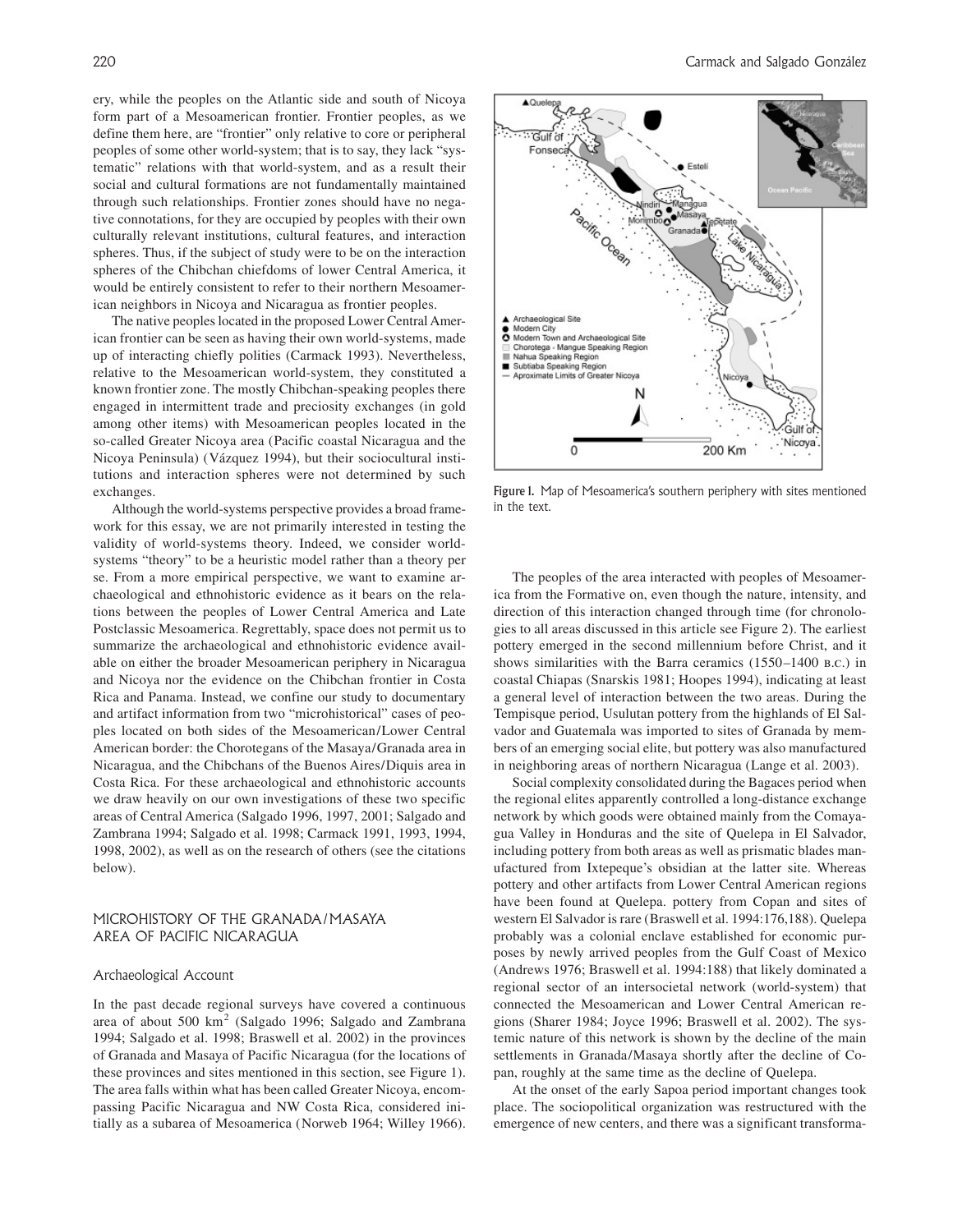|                                                      | <b>MESOAMERICA</b>                 | <b>GRANADA</b><br><b>MASAYA</b> | <b>DIQUIS</b>          |
|------------------------------------------------------|------------------------------------|---------------------------------|------------------------|
| 1521<br>1400<br>1350                                 |                                    | Ometepe                         |                        |
| 1300<br>1200<br>1000<br>900                          | <b>Postclassic</b>                 | Sapoá                           | Chiriquí               |
| 800<br>700<br>600<br>500<br>400<br>300               | Classic                            | <b>Bagaces</b>                  | Aguas<br><b>Buenas</b> |
| 200<br>100<br><b>BC/AD</b><br>100<br>200<br>300      | Late<br>Preclassic                 | <b>Tempisque</b>                |                        |
| 400<br>500<br>600<br>700<br>800<br>900               | <b>Middle</b><br><b>Preclassic</b> |                                 | Sinancrá               |
| 1000<br>1100<br>1200<br>1300<br>1400<br>1500<br>2000 | Early<br>Preclassic                | Orosi                           |                        |

Figure 2. Chronological chart of areas discussed.

tion in all aspects of material culture, from settlement and funerary patterns to pottery and lithic industries.

In Granada there was an increase of 325% in the number of settlements, whereas in Masaya the increase was only 25%, which indicates that Granada was growing as the most important political and economic center of the area. Centuries later, the city of Granada was founded by the Spaniards, giving rise to one of the most important urban and administrative centers of colonial Nicaragua, a development that can be explained, at least in part, by the pre-Columbian changes just mentioned.

In the northern border of Granada lies the Tepetate site, very likely Xalteva, the principal prehispanic town in the region, as reported by the Spaniards. The site extends over  $2 \text{ km}^2$ , and constituted a regional center not only in the early Postclassic Sapoa period but also during the late Postclassic Ometepe period (A.D. 1350–1522). More than 10 stone-faced mounds, 1 to 2 m in height, were arranged around a central plaza (Willey and Norweb 1959; Salgado 1996), a layout that could well correspond with the *galpón* units discussed in the ethnohistory section below.

Four nucleated villages formed a second level of the regional hierarchy, two of them possibly corresponding with the communities of Nenderi and Monimbo mentioned in the colonial documents as being part of the so-called Masaya province. The site corresponding with Monimbo extends under the present city of Masaya, and therefore is likely related to the ancient towns of Masaya and Monimbo. A third level was composed of villages and hamlets, among them the first permanent villages on Granada's Lake Nicaragua coast. Most of these settlements were fishing villages, as suggested by references in early colonial tribute records (Werner 2000).

Ceramic complexes also show notable changes, with the monochromes revealing new surface treatments and forms whereas the polychromes are defined by new technological attributes: the use of white slip and the application of orange and red color for painted motifs, surfaces that are polished but not shiny (as was the case in the previous period), pastes that are coarser and well oxidized, and new forms that included pyriform and effigy vessels.

The polychrome vessels show a threefold increase from the previous period. Although there is some continuity in the ceramic iconography, a new set of motifs without precedence in the local tradition became dominant. This new iconography has been linked with that found on Early Postclassic pottery from theMexican Highlands (Day 1984; McCafferty 2001), West Mexico, and Central Veracruz (Smith and Heath-Smith 1980), and the Maya area (Lothrop 1998 ; Healy 1980). Healy (1976) suggests that the latter could be attributed to contacts between Chorotegan and Mayan populations as the former peoples migrated south along the Pacific Coast of Guatemala.

Specialized ceramic female figurines and tripod vessels of Papagayo Polychrome (Figure 3) were produced at Tepetate (Salgado 1996; 1997), and were distributed over an ample area ranging from northwestern Costa Rica to Pacific Nicaragua and northward. In addition, the abundance of obsidian prismatic blades and debris at Tepetate points to local production of core-blades made



Figure 3. Examples of artifacts manufactured at the Tepetate site: (a) Papagayo Polychrome figurine; (b) Papagayo Polychrome: Cervantes Variety bowl; (c) Molds for, right, a Cervantes bowl support, and left, a figurine.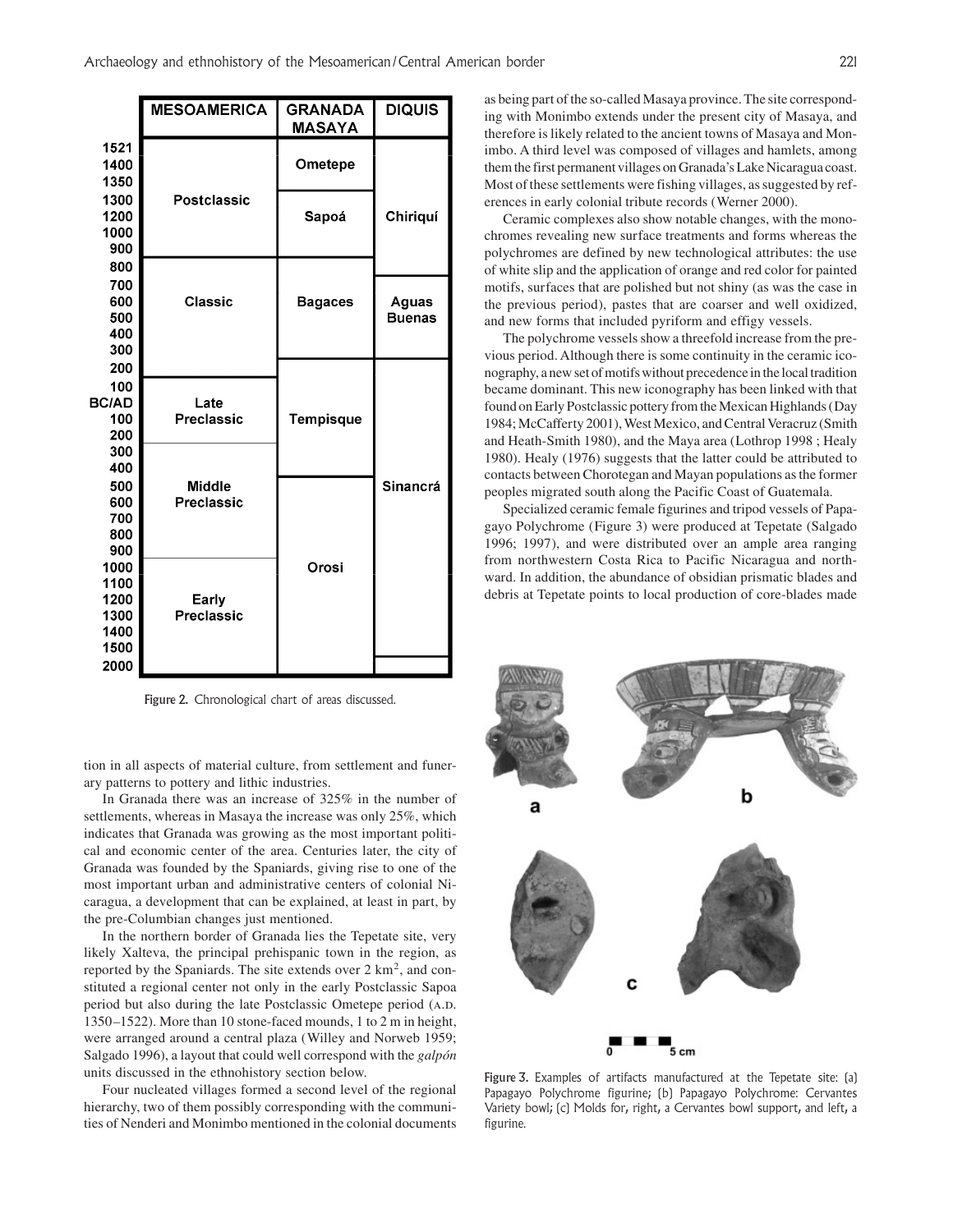during the Late Classic (Lange et al.1992).

The new dynamic economy can be attributed to the intensification of interaction with adjacent Lower Central America to the south and southern Mesoamerica to the north, perhaps in association with trade in controlled markets, as described in the historical sources. There is abundant evidence of goods from Lower Central American areas flowing into Postclassic Mesoamerican sites in the Central Highlands of Mexico and the Maya region, such as *tumbaga* artifacts and ceramics from Pacific Nicaragua. It is likely that Granada/Masaya was a significant node in the integration of those exchange networks, and that it formed part of a Mesoamerican world-system periphery.

The changes discussed above probably can be attributed to the historically documented arrival of the Chorotegans in Pacific Nicaragua (Healy 1980; Salgado 1996, 2001; see below). The movement into Nicaragua by the Chorotegans and other Mesoamerican peoples may have been initiated by the disintegration and restructuring of the macroregional Mesoamerican world-system during the Late Classic and Early Postclassic periods (Fowler 1989:274). The knowledge that Mesoamericans had gained about the region through previous trade networks extending into Central America no doubt also played a key role in stimulating these later movements from the Mesoamerican heartland. According to Healy (1976), the Chorotegans likely followed the Pacific Coast trade route that connected Mexico with Central America, perhaps taking advantage of existing "ports of trade" (international trade centers) in order to avoid territories that might result in conflicts with peoples located along the pathway leading southward to Lower Central America.

#### Ethnohistorical Account

At the time of Spanish contact various Chorotegan provinces flourished in Nicaragua (for locations, again see Figure 1). The Spanish chronicler Gonzalo Fernández de Oviedo y Valdez (1959:363) explained: "Nicaragua is a great kingdom of many and good provinces, and most of them are four or five leagues apart and diverse one from the other" (all translations in this section of Spanish texts to English are by R. Carmack). One of these provinces was no doubt Masaya, which according to the Spaniards numbered around 100,000 people residing in a series of communities that encircled a volcano and lake by the same name ("Masaya"). From colonial documents we learn the names of other Masaya provincial communities: viz., Diriega, Namborina, Niquinohomo, Nomotibia, Nandayme, Nenderi, Monimbo, and Masaya itself (these communities can still be identified today in the departments of Granada and Masaya). The so-called Masaya province no doubt was organized around political confederations between communities such as those just mentioned. The confederations apparently fragmented easily into smaller political alliances in conflict with one another.

Events associated with the arrival of the Spanish conquistador Gil González de Dávila in 1523 (Incer 1990) suggest that one of the "great chiefs" of the Masaya alliance at the time was Diriangen. The Chorotegan Diriangen and his followers were well informed about contacts the Spaniards had made with the Chorotegan's enemies to the south, the Nicaraos, and in a highly institutionalized and diplomatic encounter, Diriangen met with Gil González somewhere in or near the Masaya/Granada area. Diriangen was accompanied by 500 men, 10 standard bearers, and 17 women adorned with gold pectorals. To the sound of loud trumpets, they offered the Spaniards standard elite "gifts" of food, gold, and slaves: over 500 turkeys, more than 200 gold or copper ax-shaped sheets, and presumably the 17 female slaves.

Three days later Diriangen attacked the Spaniards with 4,000 warriors, armed with cotton vests, protective headgear, shields, swords (made of wood edged with obsidian blades), slings, and bows and arrows. The Masaya natives fought fiercely against the Spaniards, but in the end were driven back and retreated to their own territory. The Spaniards were so concerned over the military prowess of the Chorotegan warriors that they decided not to continue forward through the Masaya province, but instead returned south to Nicarao territory and there on to Nicoya from whence they had entered the area.

The Spanish sources indicate that the fundamental social units of theMasaya province were *galpones*, each made up of a town plaza in which the "lord" and his assistants ruled over the surrounding wards and rural districts. The *galpones* appear to have been similar to the city-states described by Smith (2003) in his discussion of Postclassic Mesoamerican polities. Many of the Chorotegan sociocultural features survived the Spanish military invasion of Nicaragua. For example, the Masaya province itself became a *corregimiento* (administrative district) in the Spanish colony. Monimbo continued on, now as a *pueblo* with its own chiefs, one of whom was named Botoy (the "Putoys" remain influential in Monimbo to this day), assisted by two other authorities referred to in the Spanish documents as Nacay and Mendoti (from the Chorotegan terms *nakume*, "governor," and *mankeme*, "speaker").

Some Chorotegan *galpon* communities were "congregated" by the Spaniards into larger towns, as was the case with Masaya, where past communities became separate wards (referred to as *parcialidades* by the Spaniards). Each *parcialidad* had its own chief and principals. Apparently two Chontal communities (probably made up of Misumalpan and/or Chibchan-speaking peoples) were integrated into the Masaya town, forming a quadrapartite ward structure the remnants of which still exist in the city of Masaya today (García Bresó 1992:60–61). There is evidence too that Chorotegan clans and lineages integrated into the native *galpon* structures continued to function in Masaya throughout the colonial period (Membreño Idiáquez 1993).

Documentary research continues on the aboriginal and colonial Masaya province, inspired in part by the fact that two of Nicaragua's historical heroes—Diriangen and Augusto Sandino were of Chorotegan stock from Masaya. The limited information on the area already available seems sufficient to state with confidence that the aboriginal Chorotegans had participated in a highly dynamic and socially complex world. They had acquired broad knowledge of political developments in the region (such as the arrival of the Spaniards to the south of Masaya), and the ability to organize elaborate political exchanges and large-scale military actions. The encounter between Diriangen and Gil González brings to light several Mesoamerican features: centralized leadership; stratification between elite, commoners, and slaves; axe-shaped copper and gold preciosities; obsidian-blade swords; protective cotton vests and headgear; ceremonial banners and martial music; sophisticated diplomatic and military tactics.

Detailed information on how the Masaya and Granada Indians adapted to Spanish colonial rule would reveal further similarities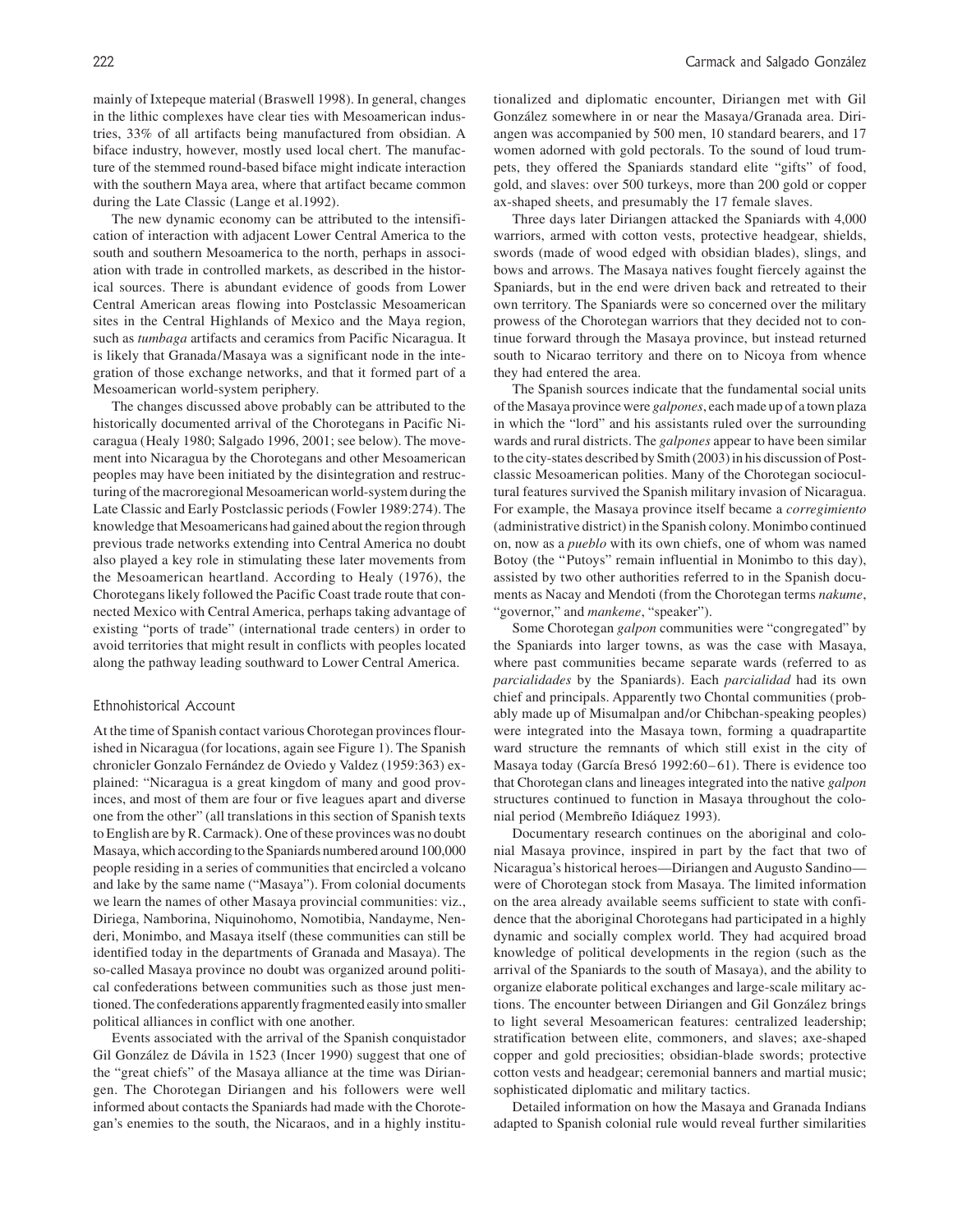with the ways other Mesoamerican peoples adapted to Spanish colonial rule, a topic beyond the scope of this essay.

## MICROHISTORY OF THE LOWER CENTRAL AMERICA DIQUIS/BUENOS AIRES AREA

#### Archaeological Account

Recent genetic and linguistic studies have shown that the Rio Diquís (also known as the Rio Térraba) drainage area, most of which is located in the township of present-day Buenos Aires, Costa Rica (for the location of places mentioned in this and the following section, see Figure 4), was inhabited by Chibchanspeaking populations that developed locally over a period of some 6,000 years (Constenla 1991; Barrantes 1993). Nevertheless, some authors have suggested movements of populations into the area from neighboring regions of Panama inhabited also by Chibchan speakers (e.g. Fonseca y Chávez 2003).

Archaeologists consider the Diquis to be part of a larger region known as Greater Chiriqui that extended from the continental divide of the Talamanca Cordillera to the coast of southeastern Costa Rica and western Panama. The reconstruction of developments in the area to follow draws mainly on the archaeological research of Robert Drolet (1984, 1988, 1992) and Francisco Corrales (1983, 1985, 2000).

The area has a long history of human occupation dating back to the Archaic period. By the Sinancra phase native agricultural and pottery-making groups occupied numerous hamlets in basins and river valleys without evidence of social and political ranking (Corrales 1985, 2000).



Figure 4. Map of the Diquis/Buenos Aires region with sites and resources mentioned in the text.

In the following Aguas Buenas phase, highland zones became the preferred location for settlements whose inhabitants depended on a mixed economy, based on agriculture and the exploitation of wild resources. The settlement pattern is characterized by distinct territories with extensions ranging from 4 to 7 km. Two of the territories had larger centers of about 5 ha, surrounded by dispersed hamlets of 1 ha each, indicating the presence of incipient regional hierarchies. In the larger centers are found restricted areas with refuse deposits and residential and burial mounds. Products such as stone pendants and ceramics were exchanged and/or traded among the territorial units of the Diquis and beyond, but there is no specific evidence of extensive long-distance trade. The only exception to this are a few polychrome vessels from Guanacaste found at Caño Island, located 17 km NW off the Osa Peninsula (Finch and Honetschlager 1986), which probably were obtained along maritime trade routes.

The final phase of pre-Columbian occupation, the Chiriqui phase, was characterized by increasing sociopolitical complexity. A two-tier settlement hierarchy is defined by nucleated villages on the lower level and large centers on the upper level. Nucleated villages of varying size and complexity proliferated along the banks of the Térraba (Diquís) river, indicating an intensification of agriculture in the fertile alluvial soils. The villages were divided into different residential units—ranging in extension from 3.5 to 13 ha—formed by circular houses similar to those found today among the Chibchan peoples of Talamanca, Costa Rica.

Each household manufactured most of the tools used in the daily routines of food preparation, wood working, and agriculture. Villages had access to extensive lands for agriculture, as well as to surrounding cemeteries that corresponded with specific social groups of the communities. Cemeteries reflected differences in wealth and status, with respect to both the size and the structure of the funerary mounds and other ceremonial structures, but also the differential layout and contents of the tombs.

Multi-village networks formed in which some villages specialized in the production of such crafts as polychrome pottery, cotton textiles, metallurgy, sculpture, shell and bone ornaments, and certain household tools. This specialization triggered exchange and/or trade, and social alliances must have served as important integrative mechanisms for the component chiefdoms.

A handful of large centers emerged in both the General Valley and the Diquís Delta, centers that were the seats of chiefly elites. Within them are found large stone-walled circular mounds, plazas, and paved roads.

One of the largest centers known so far, is the site of Java, which has a large and nucleated area of over 44 ha, and although many architectural features have been obliterated, the archaeologists located and mapped 15 mounds originally circular in form, 11 of which were grouped around a central plaza. As in the case of other large regional centers of the period, spheres (Figure 5), *barriles*, and anthropomorphic peg-based statues (Figure 6a–c) were placed within and around the mounds. It has been argued that Java was the probable fortress of Coto (Fonseca y Chávez 2003), the historically documented chiefdom described below that dominated the territory of the Diquis area. The site is located on a hill near the "Mule Route" (*Camino de Mulas*), an important colonial trade route that probably functioned in the pre-Columbian period as well.

Another impressive site in the Diquis area is Palmar, located near *placer* sources in the alluvial lands of the southern delta. Its extension has not yet been clearly determined, but it was much larger than any other known site in the area. It has an abundant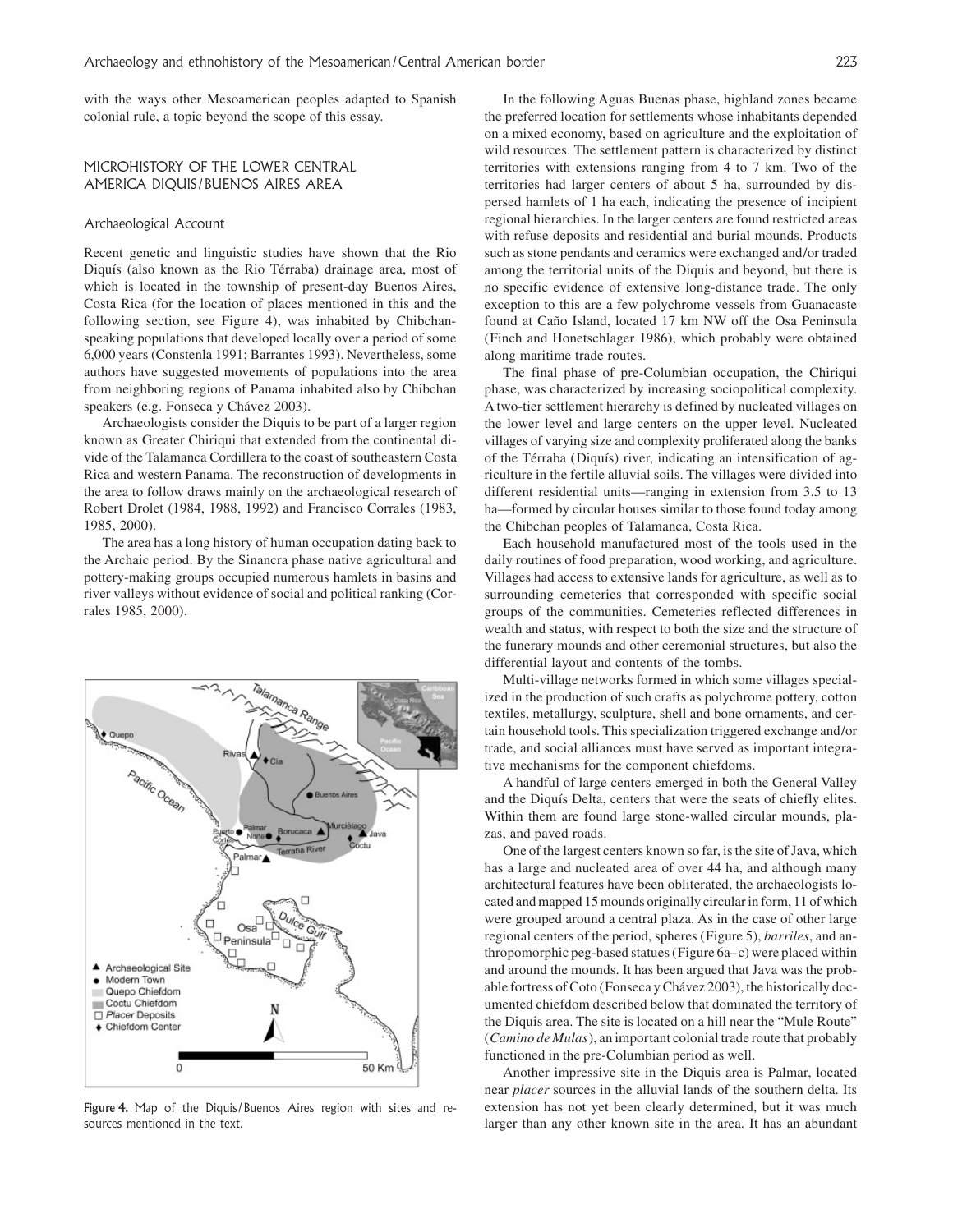

Figure 5. Wall of mound's base and sphere in situ at the Palmer site. Photograph courtesy of Adrían Badilla, National Museum of Costa Rica.

display of monumental architecture and large stone spheres, pegbased zoomorphic and anthropomorphic statues, impressive amounts of metal funerary offerings (Figure 6d), and evidence of their manufacture at the site (Badilla, Quintanilla, and Fernández 1997; Fernández and Quintanilla 2003). Reportedly, a single tomb

contained close to 100 gold ornaments associated with a single individual, most of the ornaments being locally made; some, however, may have been imported from Panama or even northwestern Colombia (Badilla, Quintanilla, and Fernández 1997).

Macroregional interaction in the Chiriqui region is shown by the emergence of regional styles in metallurgy that exhibit what might be considered as a "horizon" style stretching from northwestern Colombia to Costa Rica (Bray 1984). Gold was obtained from local *placer* deposits of the riverine system of the Diquis Delta, but the copper needed to create the alloy known as *tumbaga* is found to the north, in the Central region of Costa Rica; it was probably obtained through trade.

Polycrome pottery from Nicaragua, Guanacaste, and central Panama has been found at Palmar and to a lesser extent at the Rivas site located eastward in the General Valley (Quilter 2004) and at Caño Island. It is likely that some gold artifacts found in Guanacaste and Nicaragua moved further north through exchange networks from the Diquis area. As already mentioned, gold ornaments appearing in Postclassic Maya sites were probably brought there by Mesoamerican traders from Nicaragua and Guanacaste, who in turn had obtained them from the South Pacific areas of Costa Rica and Panama (Ibarra 2003).

Around A.D.1400 some large villages and ceremonial centers were abandoned and a process of political fragmentation took place in the Diquis (Quilter 2004). When the Spaniards first entered the region, perhaps the chiefdoms they encountered were smaller and less powerful than those that had flourished there in prior centuries.

#### Ethnohistorical Account

In a previous publication (Carmack 1993) the argument is made that south of Nicoya the Chibchan peoples of Costa Rica and Panama in late prehispanic times were linked together into an independent "chiefly world system," which also constituted a frontier with respect to the Mesoamerican world-system (see also Ibarra Rojas 1990; 2001).

The Spanish invasion of the southeast area of Costa Rica that later became the township of Buenos Aires was initiated in 1563 by the conquistador Juan Vázquez de Coronado (Fernández Guardia 1908). Vázquez first made contact with the Pacific coastal chief-



Figure 6. (a–c) Statues typical of the Chriqui Phase. Photographs courtesy of the National Museum of Costa Rica; (d) Gold pendant of the Diquis/Buenos Aires region.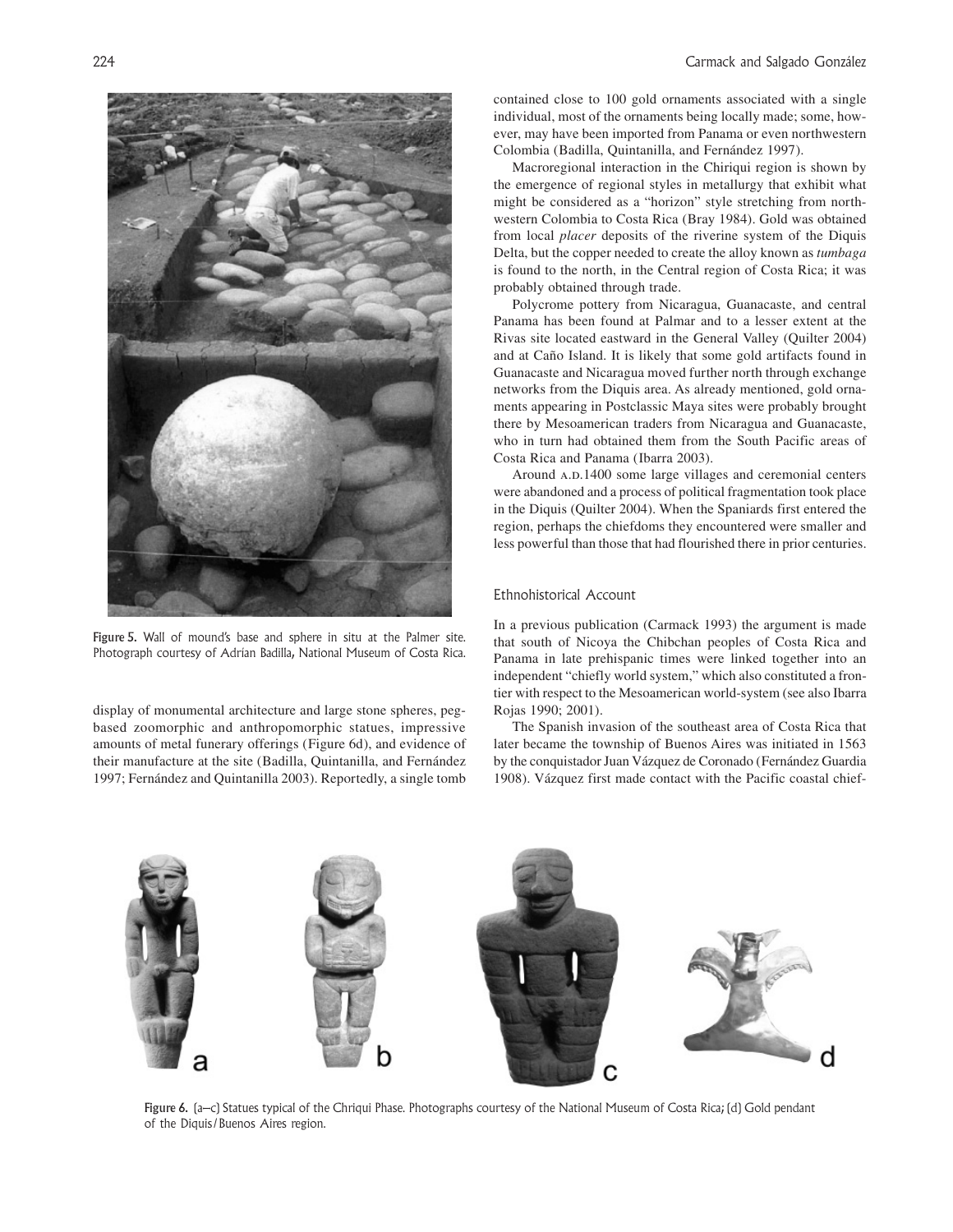dom of Quepo, which then became the launching point for incursions further south and into the interior. The Spaniards soon came upon a large valley that Vázquez described as a savannah heavily populated with Indians. This was probably a reference to the Valle del General, within which the center of the Buenos Aires township is now located (Carmack 1994).

One of the most powerful chiefdoms of the valley was Cia, thought to be located at the site of the present-day Buenos Aires town center (Chacón 1986; Lieberhaber 1964). Given the geography of the site, the Cia chiefdom must have controlled a large territory of flatlands, rich in fish and game. According to Spanish accounts, the Cia political center was spacious and well fortified, surrounded by a double stockade, and inhabited by over 1,000 persons residing inside its fences. The basic social units of the chiefdom appear to have been matrilineal clans, presided over by a chief who in 1569 bore the (clan?) name of Quizicará.

As the conquistadors marched further south from the Valle del General, they encountered hostile native polities. The Boruca and Coto chiefdoms were among the approximately 13 settlements identified by the Spaniards as having well-defended political centers ( *palenques*). Like the Quepo and Cia polities, the Borucas and Cotos spoke the "Boruca" (Brunka) Chibchan language. The Spaniards met particularly violent resistance from the Coto chiefdom (sometimes spelled in the documents as Couto or Coctu), its political center located on an elevated, narrow slice of land surrounded by rivers.

Vázquez de Coronado (Fernández Guardia 1908:32ff ) described the Coto polity in considerable detail through letters sent to Spanish officials, and his accounts provide us with our best documentary information on the prehispanic chiefdoms of the Diquis area. One of the most notable features of these chiefdoms as described by Vázquez is that they were embroiled in continuous political and military conflicts. For example, while the Spaniards were in Quepo they learned that the Cotos had attacked the Quepo chiefdom, carried off the chief 's daughter, and enslaved other captives. The Coto center itself was heavily fortified, surrounded by two stockade-type fences with pits dug between them, while its two small entryways were protected by three fences, pits, and small bridges.

When the Spaniards tried to enter the Coto center, they found rows of raised conical houses from which the Cotos launched lances, arrows, and stones at them. The Spaniards claimed that there were more than l,600 Coto fighting men residing in the center (divided between two forts), and that they were also materially aided by certain "amazon" women. The Coto warriors were not only well armed (with lances and clubs) but also were protected by tapir-skin shields and cotton vests. Brush fires were employed by the Cotos as an additional weapon to fend off the Spaniards. Vázquez (Fernández Guardia 1908:32) evaluated the Cotos' overall militarism in the following words: "The Indians are extremely warlike, bellicose, and they are always armed because of the wars they have with surrounding peoples. . . . [They] have destroyed more than forty towns in the region."

Not surprisingly, the Spaniards were particularly interested in the military capabilities of the Coto people. Vázquez also praised them for being "a lucid people with well developed [but scarred] arms and bodies, Indians of good judgment who tell the truth" (Fernández Guardia 1908.34). He found them to be "very" rich in gold, cotton, maize and beans, fruits, peccary and deer meat, as well as riverine fish. They manufactured fine ceramics and delicate cotton clothing. Vázquez was turned off, however, by a small ritual zone lying just outside the fort, where the Cotos deposited "the heads and dead bodies of those who were captured in war and were sacrificed [beheaded], except for the women and children who were kept as slaves until [their captors] die and they are buried with them" (Fernández Guardia 1908.35). Nevertheless, the Spaniards were told that the Cotos did not eat human flesh.

The main Coto chief resided in the center of the fort, along with other lesser chiefs and authorities, who apparently were heads of clans. Vázquez claimed that some 25 families, probably members of the same clan, resided in each of the numerous "round houses with conical roofs." The chiefly leaders appeared to have monopolized the possession of gold objects, and apparently held rights to placer rivers within the chiefdom's territory, where gold was panned. One Coto chief offered a "royal eagle" made of fine gold to the Spaniards. Vázquez, obviously preoccupied with warfare, claimed that most of the common men were so strongly militarized that "they only understand warfare" (Fernández Guardia 1908: 34). In contrast, the women, besides helping the Coto men in battle, tended the milpas and wove fine cloth. As noted, slaves captured in warfare formed the bottom segment of Coto society. They were subject to their captors but in the end became sacrificial victims.

All attempts by the Spaniards during the early years of the invasion to establish towns in the Buenos Aires area failed, including an early Spanish town named Nombre de Jesús. Apparently without exception, the inhabitants of the chiefdoms in the area abandoned their aboriginal centers and fled to the mountains. Coto disappeared as an identifiable community, and not until the seventeenth century were the Spaniards finally able to establish two Indian towns in the area: Boruca, and Térraba (the latter populated by Indians speaking a different Chibchan language brought to the Buenos Aires area from Panama). The key economic factor that made possible the establishment of the colonial Boruca and Térraba communities was the (forced) service the Indians provided to mule teams passing through the area on the way to Panama. As late as 1680, when a Spanish official was sent to determine the condition of the Indians in the General Valley, he found only "some 500 families, very bellicose and dispersed" (Chacón 1986:36).

# SUMMARY AND CONCLUSIONS

Based on the archaeological and ethnohistoric data presented above, what can be concluded about the kinds of relationships that existed between Postclassic Mesoamerica and (1) the Chorotegans of Pacific Nicaragua, and (2) the Chibchans of Costa Rica? More generally, what can we conclude about the application of the worldsystems perspective outlined at the beginning of this essay to these same relationships?

In the case of the Granada/Masaya area, the archaeological site of Tepetate provides crucial evidence for the integration of the area into the Mesoamerican world during the Postclassic period, an integration that could be well extended to the preceding period. The site reveals a standard Mesoamerican central plaza surrounded by masonry structures, a center that exercised political control over surrounding nucleated villages and scattered rural hamlets. The site's ties to Mesoamerica are further confirmed by its large number of polychrome ceramics and iconographic motifs originating in the Mesoamerican heartland. A more complete reconstruction of the prehispanic Chorotegan cultural world, it must be cautioned, will depend on much more intensive excavations of archaeological sites in the Pacific Nicaraguan area (see Braswell et al. 2002).

The ethnohistoric account of the encounter between the Spanish conquistador Gil González and the Chorotegan leader Dirian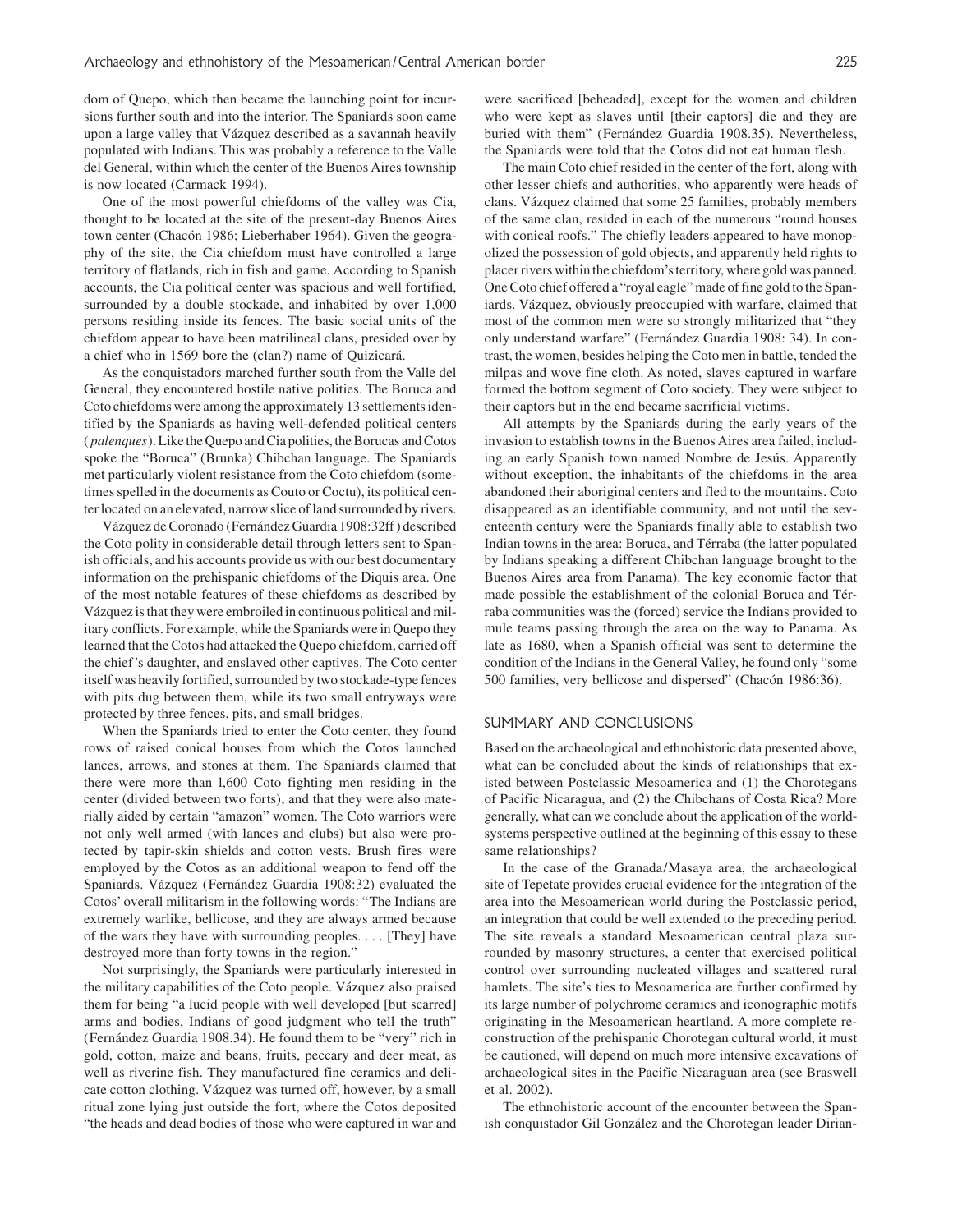gen in the Nicaraguan Pacific coastal area provides sociocultural details that support the argument that the peoples there were active participants in the Mesoamerican world. Diriangen's actions were consistent with the more cosmopolitan and standardized diplomatic protocol that characterized relations between the Mesoamerican city-states to the north. The 500 subalterns who accompanied him, along with standard bearers and trumpeters, and his use of well-established diplomatic procedures, all point to a political hierarchy typical of Mesoamerican city-state rulers. Similarly Mesoamerican were his large military forces, armed with obsidian-blade swords, cotton vests, and protective headgear. We note too that Diriangen offered the Spaniards one of Mesoamerica's most important currencies: sheets of gold and/or copper.

Some scholars have argued that the Chorotegas of Greater Nicoya fell outside the Mesoamerican interaction sphere. Nevertheless, in addition to the evidence revealed by the Granada/Masaya case, there is credible ethnohistoric information that supports our conclusion that the Chorotegas (and Nicaraos) were indeed authentic participants in the Mesoamerican world. In a summary of this additional evidence, Carmack (1996:109) concluded that ". . . the cultural ideas and practices of the Chorotega were clearly Mesoamerican, and they actively engaged other Mesoamerican units in trade, political alliance, and warfare."

From a world-systems perspective the question arises as to whether or not the Chorotegan peoples of Pacific Nicaragua occupied a peripheral position in the Mesoamerican system. In the Smith and Berdan model, they might be classified as participants in a Mesoamerican "Unspecialized Peripheral zone," and therefore more isolated than exploited. Nevertheless, we cannot rule out the possibility that the relationship between the Chorotegas and the Mesoamerican core powers to the north was largely one of inequality. For example, according to an account published by the Spanish chronicler Torquemada (Esgueva Gómez 1996:29–31), the Chorotegans and Nicaraos from time to time were forced to pay tribute to Aztec forces (pochteca) in the early sixteenth century. Furthermore, it is likely that the Chorotegan peoples also traded on unequal terms in the long-distance markets mentioned in the documents, in which no doubt Aztec and Mayan merchants from the Mesoamerican core zones sold dearly and bought cheaply.

As for the aboriginal Chibchan peoples south of Pacific coastal Nicaragua and Nicoya ("Greater Nicoya"), the artifact and documentary evidence indicates that they had constructed their own chiefly interaction spheres, and thus formed largely autonomous sociocultural worlds relative to the Mesoamerican world to the north (see Hoopes and Fonseca [2003], for a thorough discussion of the Chibchan world as an independent sphere of "diffuse unity"). There is no solid evidence that Chibchan sociocultural institutions had been systematically transformed by influences coming from Mesoamerica. At least during the Postclassic period, a basic sociocultural border located along the eastern shoreline of the Nicoya Bay had been established between the Mesoamerican and lower Central American Chibchan peoples.

The evidence for this sociocultural divide is particularly clear in the case of the Chibchan peoples inhabiting the Diquis/Buenos Aires area. As discussed above, archaeological research points to a largely *in situ* development there, major external influences coming from Panama to the south rather than from the north. Furthermore, the microhistory of the Diquis peoples is consistent with prior studies that delineate the unique sociocultural features of the Chibchan chiefdoms and the kinds of exchange networks that bound them together in the region (Helms 1979; Ibarra 1990, 2003).

Some of the more general contrasting cultural features between the Chibchan and Mesoamerican peoples (contrasts that have sometimes been exaggerated by scholars) would include the following: ranked chiefdoms (Chibchan) in contrast with statusbased city-states (Mesoamerican); matrilineal versus patrilineal descent; gold as an exchange object versus as market currency; prevalence of shamanic versus priestly ritual; absence of a written script versus an international writing style. Particularly telling were the differences in cosmologies between the Chibchan and Mesoamerican worlds, indicated in the Chibchan case by a distinct regional iconography represented on recovered artifacts, as well as in the highly distinct cosmological ideas that have been recorded from contemporary Chibchan peoples (for the Diquis area, see Bozzoli 1986).

There can be no simple answer as to whether or not the archaeological and ethnohistoric data fully support our claim that the Postclassic peoples of Pacific Nicaragua formed part of the Mesoamerican world-system periphery while the Chibchan peoples of Costa Rica and further south constituted an independent interaction sphere and therefore one of Mesoamerica's main frontiers. The fundamental assumption of the world-systems model is that the sociocultural institutions of participant peoples within large intersocietal networks are restructured as a result of interactions between the different sectors of the system. Most world-system advocates think that political domination and economic exploitation characterize all world-systems and that inevitably powerful core peoples exploited weaker peripheral peoples (a process usually mediated by social groups that have some power but also major liabilities vis-à-vis the core and peripheral sectors).

It is increasingly argued by scholars (e.g. Schortman and Urban 1994), however, that historically, intersocietal political and economic networks have developed in which exploitation and domination were minimal or even non-existent. In such cases, socalled core/periphery relations have taken the form of sociocultural differentiation rather than exploitation; or the relations have involved some degree of exploitation by both core and peripheral participants, perhaps by employing different modes of power (e.g. political, military, economic, ideological). At a minimum we should recognize that participation in a world-system is not an "all-ornothing" process.

This last point is pertinent to both the Chorotega and Chibchan cases. We have argued that the Postclassic Chorotegas of Nicaragua and Nicoya were in a peripheral relationship with the Late Postclassic Mesoamerican world-system, and that this relationship may have involved significant inequality. Other scholars (e.g. Stone 1966), however, have argued against this positioning of the Chorotegas in the Mesoamerican world, pointing instead to their cultural similarities and close relations with the Chibchan and other peoples of Lower Central America. Indeed, these similarities—such as the exchange of gold pieces and the use of coca were important, and a more in-depth study of the Chorotegas would have to take account of their position vis-à-vis the Chibchan world. If the Chorotegas were peripheral to Mesoamerica, they were also a frontier to the Chibchan world.

Similarly, Ibarra (2001:70ff ) has shown that ties with the Mesoamerican world-system were having an impact on the Chibchan frontier, especially during the Late Postclassic period. The Chibchans traded with Mesoamericans through networks stretching along the Pacific Coast to Nicaragua, and there were exchanges as well with Mesoamerican enclaves located along the Atlantic Coast. The protective vests and headgear worn by Chibchan warriors in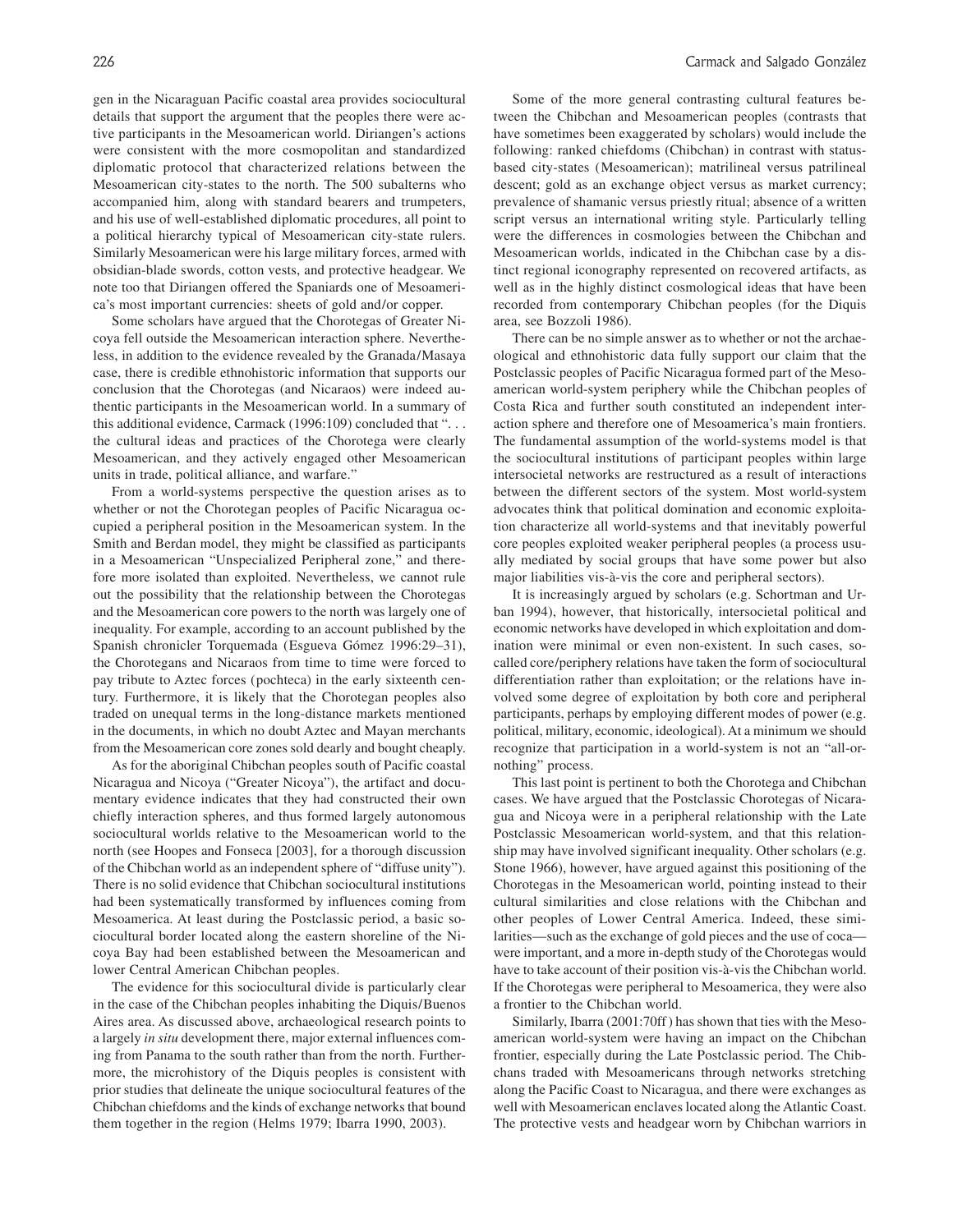the Diquis/Buenos Aires area suggest some of the cultural information they might have received from the Mesoamerican peoples. The sociocultural formations of so-called frontier or extrasystemic peoples invariably are influenced to some degree by forces emanating from external world-systems. As McGuire (1995:60) comments in connection with a similar case of world-systems frontier relationships—between prehispanic Mesoamerica and the Southwest U.S.—that while they were not world-system in nature, neither were they merely "epiphenomena."

# RESUMEN

Los autores cuestionan el argumento a aquellos autores que sostienen que la Baja América Central no era parte del sistema mundo mesoamericano durante el Posclásico. Los datos arqueológicos y etnohistóricos aquí discutidos, sostienen el que los pueblos de la Baja América Central, situados desde El Salvador hasta la Península de Nicoya, eran parte de la periferia mesoamericana durante ese periodo. Se analizan dos casos "microhistóricos" de pueblos situados a ambos lados de la frontera de Mesoamérica y la Baja América Central, específicamente el de los Chorotega-Mangue que habitaron la zona de Masaya y Granada en Nicaragua y, el de los pueblos hablantes de lenguas de la estirpe Chichoide de la región de Diquis-Buenos Aires en el sur de Costa Rica. Los datos arqueológicos y etnohistóricos sugieren que los primeros eran activos participantes de la red interregional mesoamericana, mientras que los segundos sólo tenían débiles lazos con esta pero fuertes lazos con la red intersocietal de cacicazgos chibchoides.

### REFERENCES

Andrews, E. Wyllys, V.

- 1976 *The Archaeology of Quelepa, El Salvador*. Middle American Research Institute Publication 42. Tulane University, New Orleans. Badilla, Adrián, Ifigenia Quintanilla, and Patricia Fernández
- 1997 Hacia la contextualización de la metalurgia en la subregión arqueológica Diquís: El caso del sitio Finca 4. *Boletín del Museo del Oro* 43:112–137. Bogotá, Colombia.
- Barrantes, Ramiro
- 1993 *Evolución en el trópico: Los amerindios de Costa Rica y Panamá.*. Editorial de la Universidad de Costa Rica, San José.
- Bozzoli, María Eugenia
- 1986 *El nacimiento y la muerte entre los Bribris*, 2nd edition. Editorial Universidad de Costa Rica, San José.

Braswell, Geoffrey

- 1998 La producción y comercio de obsidiana en Centroamérica. Paper presented at the First Meeting of Nicaraguan Archaeology. June, Managua.
- Braswell, Geoffrey E., E. Willys Andrews V, and Michael D. Glascock 1994 The Obsidian Artifacts of Quelepa, El Salvador. *Ancient Mesoamerica* 5:173–192.
- Braswell, Geoffrey E., Silvia Salgado, Laraine A. Fletcher, and Michael D. Glascock.
- 2002 La antigua Nicaragua. La periferia sudeste de Mesomérica y la región maya. Interacción interregional (1–1522 d.C.). *Mayab* 15:  $19 - 40.$
- Bray, Warwick
- 1984 Across the Darien Gap: A Colombian view of Isthmian Archaeology. In *The Archaeology of Lower Central America*, edited by Frederick W. Lange and Doris Z. Stone, pp. 305–338. University of New Mexico Press, Albuquerque.
- Carmack, Robert M.
	- 1991 The Spanish Conquest of Central America: Comparative Cases from Guatemala and Costa Rica. In *The Spanish Borderlands in Pan-American Perspective, Columbian Consequences* 3:389– 409. Smithsonian Institution Press, Washington, DC.
	- 1996 Mesoamerica at Spanish Contact. In *The Legacy of Mesoamerica. History and Culture of a Native American Civilization*, edited by Robert M. Carmack, Janine Gasco, and Gary H. Gossen, pp. 80–121. Prentice Hall, Upper Saddle River, NJ.
	- 1998 Los Chorotegas de Nicaragua: Una perspectiva histórica y comparativa. Paper presented at the First Meeting of Nicaraguan Archaeology. June, Managua.
	- 2002 Historia prehispánica de los chorotegas de Nicaragua: Una síntesis antropológica. In *Comunidades y pueblos indígenas de Nicaragua*. *Revista de Historia* 14:11–23.

Carmack, Robert M. (editor)

1993 *Historia antigua de América Central*, Tomo L, FLACSO, Madrid.

1994 *Soplos del viento en Buenos Aires*, Universidad de Costa Rica, San José.

Chacón Umaña, Luz Alba

- 1986 Buenos Aires, cantón de Puntarenas. Apuntes para su Historia. *Revista del Archivo Nacional* XLIV:5–166.
- Chase-Dunn, Christopher (special editor)
- 1992 *Comparing World-Systems*. Review XV.
- Chase-Dunn, Christopher, and Thomas D. Hall
	- 1997 *Rise and Demise: Comparing World-Systems*. Westview Press, Boulder, CO.
- Constenla, Adolfo
- 1991 *Las lenguas del área intermedia*. Editorial Universidad de Costa Rica, San José.

Corrales Ulloa, Francisco

- 1983 Prospección y excavaciones estratigráficas en el sitio Curré (P-62-Cé), Valle Diquís, Costa Rica. *Vínculos* 11(1–2):1–16.
- 1985 *Una ocupación agrícola temprana del sitio arqueológico Curré, Valle del Diquís*. Unpublished licenciatura thesis, Universidad de Costa Rica.
- 2000 Más de diez mil años de historia precolombina. In *Costa Rica. Desde las sociedades autóctonas hasta 1914*, pp. 25-65. University of Costa Rica, San José.

Day, Jane S.

1984 *New Approaches in Stylistic Analysis: The Late Polychrome Period Ceramics from Hacienda Tempisque*. Unpublished doctoral dissertation, University of Colorado, Boulder.

Drolet, Robert

- 1984 A Note on Southwestern Costa Rica. In *The Archaeology of Lower Central America*, edited by F.W. Lange and D.Z. Stone, pp. 254– 262. University of New Mexico Press, Albuquerque.
- 1988 Emergence and Intensification of Complex Societies in Pacific Southern Costa Rica. In *Archaeology and Art in Costa Rican Prehistory*, edited by Frederick W. Lange, pp. 163–188. University of Colorado Press, Boulder.
- 1992 The House and the Territory: The Organizational Structure for Chiefdom Art in the Diquís Region of Greater Chiriquí. In *Wealth and Hierarchy in the Intermediate Area*, edited by Frederick W. Lange, pp. 207–242. Dumbarton Oaks, Washington, DC.

Esgueva Gómez, Antonio

1996 *La Mesoamérica nicaragüense. Documentos y comentarios*. Universidad Centroamericana, Managua, Nicaragua.

Fernández Guardia, Ricardo D. (compiler)

1908 *Cartas de Juan Vázquez de Coronado*. Arco del Teatro, Barcelona. Fernández, Patricia, and Ifigenia Quintanilla

2003 Metallurgy, Balls, and Stone Statuary in the Diquís Delta, Costa Rica; Local Production of Power Symbols. In *Gold and Power in Ancient Costa Rica, Panama, and Colombia*, edited by Jeffrey Quil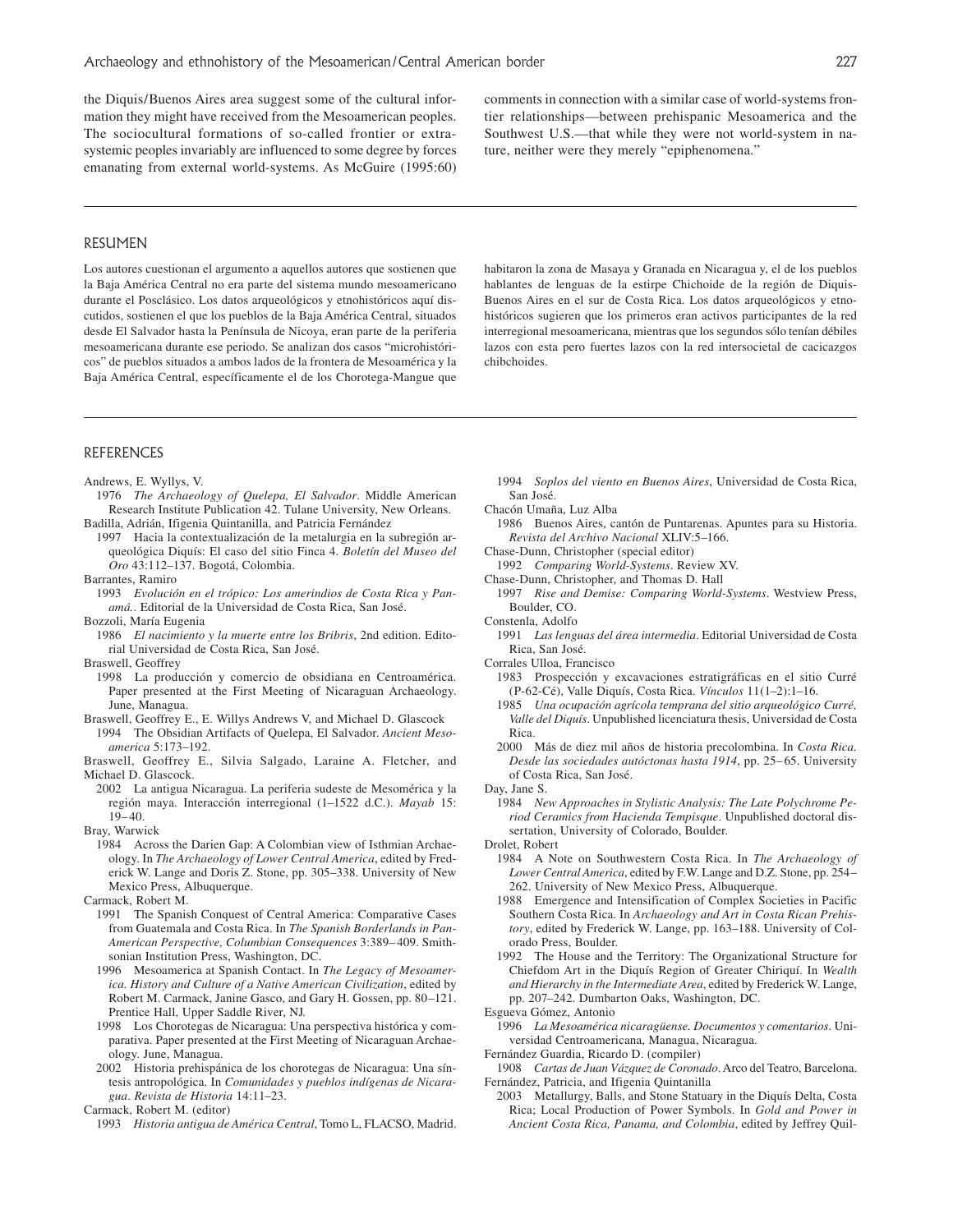ter and John W. Hoopes, pp 203–243. Dumbarton Oaks, Washington, DC.

- Finch, Will O., and Kim Honetschlager
- 1986 Preliminary Archaeological Research on Isla del Caño. *Journal of the Steward Anthropological Society* 14(1–2):189–205.
- Fonseca, Oscar, and Sergio Chávez
	- 2003 Contribución al estudio de la historia antigua del Pacífico sur de Costa Rica: el sitio Java (Cat. UCR. No. 490). *Cuadernos de Antropología* 13:21– 61. University of Costa Rica, San José.

Fowler, William R.

- 1989 *The Cultural Evolution of Ancient Nahua Civilizations: The Pipil-Nicarao of Central America*. University of Oklahoma Press, Norman. Frank, André Gunder, and Barry K. Gills (editors)
- 1993 *The World-System: Five Hundred Years or Five Thousand?* Routledge, London.

1992 *Monimbo: Una comunidad india de Nicaragua*. Editorial Multiformas, Managua, Nicaragua.

Healy, Paul F.

- 1976 Los chorotega y los nicarao: evidencia arqueológica de Rivas, Nicaragua. In *Las fronteras de Mesoamérica*. 2:237–243. Sociedad Mexicana de Antropología, México.
- 1980 *Archaeology of the Rivas Region, Nicaragua*. Wilfred Laurier University Press, Waterloo, Ontario.

Helms, Mary

1979 *Ancient Panama. Chiefs in Search of Power*. University of Texas Press, Austin.

Hoopes, John

1994 Ceramic Analysis and Culture History in the Arenal Area. In *Archaeology, Volcanism, and Remote Sensing in the Arenal Region, Costa Rica*, edited by Payson D. Sheets and Brian R. McKee, pp. 158– 210. University of Texas Press. Austin.

Hoopes, John, and Oscar Fonseca Z.

2003 Goldwork and Chibchan Identity: Endogenous Change and Diffuse Unity in the Isthmo-Colombian Area. *Gold and Power in Ancient Costa Rica, Panama, and Colombia*, edited by Jeffrey Quilter and John W. Hoopes, pp. 49–89. Dumbarton Oaks, Washington, DC.

Ibarra Rojas, Eugenia

- 1990 *Las sociedades cacicales de Costa Rica (siglo XVI)*. University of Costa Rica, San José.
- 2001 *Fronteras étnicas en la conquista de Nicaragua y Nicoya. Entre la solidaridad y el conflicto, 800 d.C.–1544*. University of Costa Rica, San José.
- 2003 Gold in the Daily Lives of Indigenous Peoples. In *Gold and Power in Ancient Costa Rica, Panama, and Colombia*, edited by Jeffrey Quilter and John W. Hoopes, pp. 383– 419. Dumbarton Oaks, Washington, DC.
- Incer, Jaime
	- 1990 *Nicaragua: Viajes, Rutas y Encuentros*. Libro Libre, San José, Costa Rica.

Joyce, Rosemary

1996 Social Dynamics of Exchange: Changing Patterns in the Honduran Archaeological Record. In *Caciques, Intercambio y poder: Interacción regional en el Area Intermedia de las Américas*, edited by C.H. Langebaek and F. Cárdenes-Arroyo, pp. 31– 45. Universidad de los Andes, Bogotá, Colombia.

Lange, Frederick W.

1986 Central America and the Southwest: A comparison of Mesoamerica's Two Peripheries. In *Research and Reflections in Archaeology and History*, edited by E. Wyllys Andrews V, pp. 159–177. Middle American Research Institute Publication 57. Tulane University, New Orleans.

Lange, Frederick W., Payson Sheets, Aníbal Martínez, and Suzanne Abel-Vidor

1992 *The Archaeology of Pacific Nicaragua*. University of New Mexico Press, Albuquerque.

Lange, Frederick W., Erin L. Sears, Ronald L. Bishop, and Silvia Salgado González

2003 Local Production, Non-local Production, and Distribution: Usulutan and Usulutan-like Negative Painted Ceramics in Nicaragua. In *Patterns and Process. A Festschrift in Honor of Dr. Edward V. Sayre*, edited by Lambertus van Zelts, pp. 157–171. Smithsonian Center for Materials Research and Education, Washington, DC.

Lieberhaber, Carlos.

1964 Couto. *Revista de Arqueología Nacional*, 31:325–332.

Lothrop, Samuel

1998 Las culturas indígenas prehispánicas de Nicaragua y Costa Rica*. Culturas Indígenas de Nicaragua*, Vol. 1. Editorial Hispamer, Managua, Nicaragua.

McCafferty, Geoffrey G.

2001 *Ceramics of Postclassic Cholula, Mexico. Typology and Seriation of Pottery from UA-1, Domestic Compound*. Monograph 13, The Cotsen Institute of Archaeology. University of California, Los Angeles.

McGuire, Randall

1995 The Greater Southwest as a Periphery of Mesoamerica. In *Centre and Periphery. Comparative Studies in Archaeology*, edited by T.C. Champion, pp. 40-66. Routledge, London.

Membreño Idiáquez, Marcos

1993 Persistencia étnica en Sutiaba y Monimbó. In *Persistencia indígena en Nicaragua*, edited by German Romero Vargas. CIDCA-UCA, Managua, Nicaragua.

Norweb, A.H.

1964 Ceramic Stratigraphy in Southwestern Nicaragua*. International Congress of Americanists, Actas* 35, l:551–561.

Oviedo y Valdez, Gonzalo Fernández de

1959 *Historia general y natural de las Indias*. Biblioteca de Autores Españoles, III, Real Academia Española, Madrid.

Peregrine, Peter N., and Gary M. Feinman (editors).

- 1996 *Pre-Columbian World-Systems*. Prehistory Press, Madison, WI. Quilter, Jeffrey
- 2004 *Cobble Circles and Standing Stones. Archaeology at the Rivas Site, Costa Rica*. University of Iowa Press, Iowa City.

Salgado González, Silvia.

- 1996 *Social Change in a Region of Granada, Pacific Nicaragua (1000* B.C.–1522 A.D.). Unpublished Ph.D. dissertation, State University of New York, Albany.
- 1997 Final Report. The Dynamic Frontier of Mesoamerica: Research on Previously Excavated Pacific Coastal Nicaragua Collections. Manuscript on file, Foundation for the Advancement of Mesoamerican Studies, Crystal River, FL.
- 2001 Antiguas poblaciones de Nicaragua. In *Artes de los pueblos precolombinos de América Central*, pp. 47– 65. Museu Barbier–Mueller Art Precolombí, Barcelona.

Salgado González, Silvia, and Jorge Zambrana Hernández

1994 Nuevos datos sobre la arqueología del sector norte de la Gran Nicoya. *Vínculos* 18 and 19(1–2):121–137.

Salgado González, Silvia, Karen Niemel, Edgar Guerrero, and Manuel Román

1998 Los patrones de asentamiento en los departamentos de Granada y Masaya. Paper presented at the First Meeting of Nicaraguan Archaeology. June, Managua.

Schortman, Edward M., and Patricia A. Urban

1994 Living on the Edge: Core/Periphery Relations in Ancient Southeast Mesoamerica. *Current Anthropology* 35:401– 430.

Sharer, Robert

1984 Lower Central America as Seen from Mesoamerica. In *The Archaeology of Lower Central America*, edited by Frederick W. Lange and Doris Z. Stone, pp. 63–84. University of New Mexico Press, Albuquerque.

Smith, Michael E.

2003 Small Polities in Postclassic Mesoamerica. In *The Postclassic Mesoamerican World*, edited by Michael E. Smith and Frances Berdan, pp. 35–39. University of Utah Press, Salt Lake City.

Smith, Michael E., and Cynthia Heath-Smith

1980 Waves of Influence in Post-Classic Mesoamerica. A Critique of the Mixteca-Puebla Concept. *Anthropology* 4(2):15–50.

Smith, Michael E., and Frances F. Berdan

2003 Postclassic Mesoamerica. Social Structure of the Mesoamerican World-System. In *The Postclassic Mesoamerican World*, edited by Michael E. Smith and Frances F. Berdan, pp. 3–13, and 21–31. University of Utah Press, Salt Lake City.

Snarskis, Michael J.

1981 The Archaeology of Costa Rica. In *Between Continents/Between Seas: Precolumbian Art of Costa Rica*, edited by Elizabeth Benson, pp. 15–84. Harry N. Abrams, New York.

Stone, Doris

1966 Synthesis of Lower Central American Ethnohistory. In *Archaeological Frontiers and External Connections. Handbook of Middle*

García Bresó, Javier